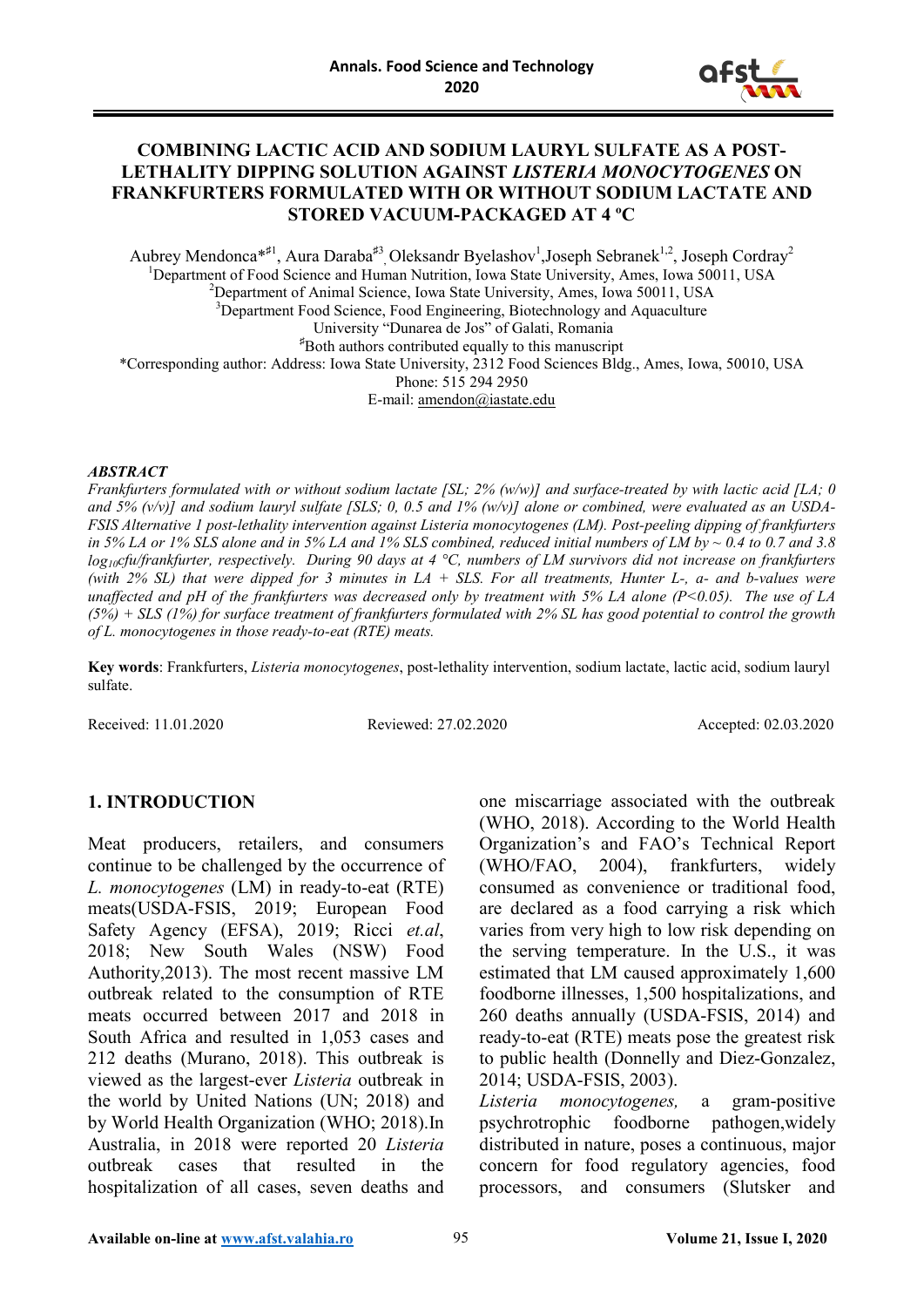

Schuchat, 1999), and has been extensively studied and frequently reported as a major food safety risk. The disease caused by this pathogen can be life-threatening with a great negative impacton immunocompromised individuals who representa high risk group (i.e.: chemotherapy patients, the elderly, neonates, and pregnant women) (Lomonaco*et al.*, 2015;Swaminathan*et al*., 2007). This pathogen is killed during proper thermal processing but is of major concern as a postprocessing contaminant of ready-to-eat meat products, such frankfurters, due to its ability to grow during refrigerated storage of those products (Buchanan *et al*., 2017; Kim *et al*., 2009; Samelis*et al*., 2002). Despite the progress achieved in testing antimicrobials against *L. monocytogenes* on RTE meats in the past few decades, listeriosis outbreaks still occur, and effective approaches are still needed to prevent meat-borne contamination.

Frankfurters are ready-to-eat meats and their microbial safety primarily relies on their formulation and storage conditions (i.e.: salt, curing agents, and proper refrigerated storage). If properly applied the cooking process and parameters, *L. monocytogenes* does not survive in frankfurters (Zaika*et al*., 1989) but further contamination can occur during postprocessing/post-lethality steps such as: peeling, before packaging, or during subsequent improper handling either in stores and deli sections, fast-foods, or households etc.Unfortunately, *L. monocytogenes* can overcome these hurdles and grow at low temperatures (Gandhi, 2007; Glass *et al*., 2002). Therefore, it is not surprising that frankfurters have been implicated in multiple listeriosis outbreaks, and non-reheated frankfurters are a high-risk meat product for listeriosis (WHO, 2018; USDA-FSIS, 2010). This type of food safety-related events strongly indicatesthat: 1)there is still a risk of listeriosis related to consumption of RTE meats, and 2) there is a need for applying more effective antimicrobial post-lethality interventions against LM in RTE meats topreventing the growth of this pathogen throughout the whole

food chain and during the shelf-life of the product.

To prevent meat-borne contamination and listeriosis outbreaks, US processors of RTE meat products are required to adopt one of three alternatives: *Alternative 1*- a post-lethality inactivation treatment for L. monocytogenes combined with a growth inhibitor for the pathogen; *Alternative 2*- a post-lethality inactivation treatment or a growth inhibitor, or *Alternative 3*- sanitation and environmental tests. The adopted alternative must be stated in processors' hazard analysis critical control point (HACCP) plan or perquisite programs. Also, the effectiveness of the alternative in controlling L. monocytogenes should be validated and the validation data to be submitted to FSIS (USDA-FSIS, 2003). More importantly, when planning for an antimicrobial intervention on a food product, "*one size fits all*" principle does not apply, and subsequent testing and validation of the efficacy of that particular antimicrobial intervention is paramount (Consortium of Food Process Validation Experts (CFPVE), 2013). In this regard, variations in the formulation of the food product, the type and concentration of chemicals used as intervention, stage of intervention application (i.e.: point to be applied in the production line), duration and method of application etc. are important factors to be tested and validated. (Bangel, 2012; Crozier-Dodson *et al.*, 2005).

Sodium lauryl sulfate (SLS), although not yet approved for being used in meat product formulation, is a generally regarded as a safe (GRAS) food additive when used at levels of 10 to 5000 ppm. Usually SLS is used in animal fats, vegetable oils, fruit juices and beverages, gelatin, marshmallows and egg whites (FDA-Code of Federal Regulations, 2017). In Europe, SLS is used in pharmaceutical preparations as an emulsifying agent, modified-release agent, penetration enhancer, solubilizing agent, tablet and capsule lubricant (European Medical Agency (EMA), 2015). Due to its surfactant properties SLS can cause cytoplasmic membrane damage in bacteria (Dychdala, 1983) by facilitating better penetration of lactic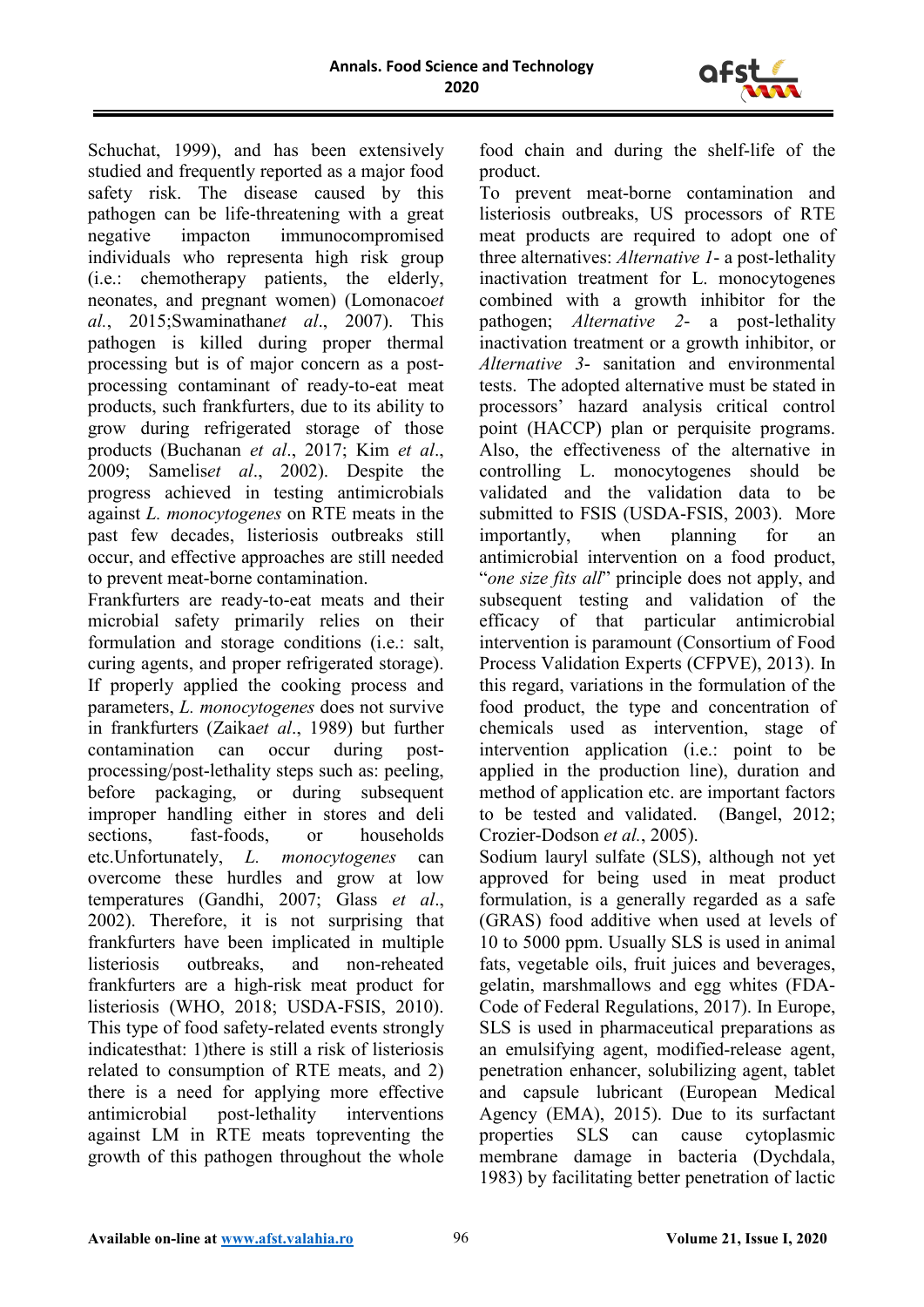

acid into the bacterial cell. Also, SLS has been shown to be a viral inactivator due to its inhibition of enveloped and non-enveloped viruses involved in human or animal diseases (Madeira de Sousa *et al*., 2019) by causing dissociation of the viral envelope and denaturates the capsid proteins involved in the viral replication cycle from adhesion to viral encapsidation (Piret*et al*., 2002).

The growth inhibitory effects of surface treatments with lactic acid or lactates combined<br>with sodium lauryl sulfate against  $L$ . with sodium lauryl sulfate against *L. monocytogenes* have been reported for frankfurters formulated with different meat composition (Byelashov, 2010; Byelashov, 2005; Samelis 2002). The ability of lactic acid applied as a dipping or spraying solutions to suppress the growth of LM has been also reported and lactic acid's efficacy was dependent on its concentration, when used singly or combined with other antimicrobials. The addition of sodium lactate (SL) to RTE meat formulations was more effective in inhibiting LM growth compared to only dipping meats in antimicrobial solutions (Camelia Grosulescu*et al*., 2011; Choi and Chin, 2003).

To our knowledge there are no published reports on the application of lactic acid (LA) and sodium lauryl sulfate(SLS) mixtures,as dipping solutions, together with a growth inhibitor such as sodium lactate (SL) to control *L. monocytogenes* growth and survival in frankfurters. Our experiment used some unique formulations, namely frankfurters formulated with or without sodium lactate  $[SL; 2\% (w/w)]$ and surface-treated by with lactic acid [LA; 0 and  $5\%$  (v/v)] and sodium lauryl sulfate [SLS; 0, 0.5 and  $1\%$  (w/v)] alone or combined. Accordingly, the main objective of the present challenge study was to evaluate a novel combination of lactic acid and the surfactant sodium lauryl sulfate as a potential *Alternative 1*post-lethality surface-treatment intervention for controlling *L. monocytogenes* on vacuumpacked frankfurters formulated with or without 2% sodium lactate, during storage at 4ᵒC for 90 days.

#### **2. MATERIALS AND METHODS**

#### *2.1. Experimental design*

Six dipping solutions, including the control(deionized water; DW), two dipping times (1 and 3 min.), seven storage times (1, 14, 28, 42, 56, 70, and 90 days) at 4 °C, and frankfurters formulated with 2% SL or without SL were used in present study. The experimental unit for the dipping solutions and dipping time treatments was two frankfurters. A randomized complete-block full factorial experimental design was used. Three replications of each experiment were performed.

#### *2.2. Preparation of frankfurters*

The frankfurters were prepared from pork fat trimmings (40:60 lean:fat ratio) and lean beef trimmings (80:20 lean:fat ratio) at Iowa State University Meat Laboratory, using the formulation previously described by Lu *et al*., 2005. The meat was ground through a 0.79-cm grinder plate, and divided into two batches. In one batch, sodium lactate, as a powder (SL; Purac Inc., Lincolnshire, IL), was added along with salt, sodium erythrobate, sodium nitrite, seasoning and water with ice during emulsification in a vacuum chopper (Kutter Supplies, Inc., Randolph, MA.). The second batch, used as a control, was prepared in the same way as the first batch using the same ingredients but without SL. Subsequently, the meat batters were extruded through a meat stuffer (Risco® Model RS 4003-165; Stoughton, Mass., U.S.A.) into 22-mm peelable cellulose casings (DevroTeepack™ Wiene-Pack® Coastal corrugated Inc., N. Charleston, S.C., U.S.A.). The sausage was linked at 14.0 cm length by 2.2 cm in diameter using a polyclip system (GmbH and Co., KG, Frankfurt, Germany).

The linked product was hung on racks and cooked for 90 minutes using the conventional cooking-smoking cycle in a humiditycontrolled smoke house (Alkar, DEC Intl. Inc., Lodi, Wis., U.S.A.) to an internal temperature of 71.1 ºC. Natural smoke (hardwood sawdust; Frantz Co., Milwaukee, WI) was applied during the cooking cycle. At the end of the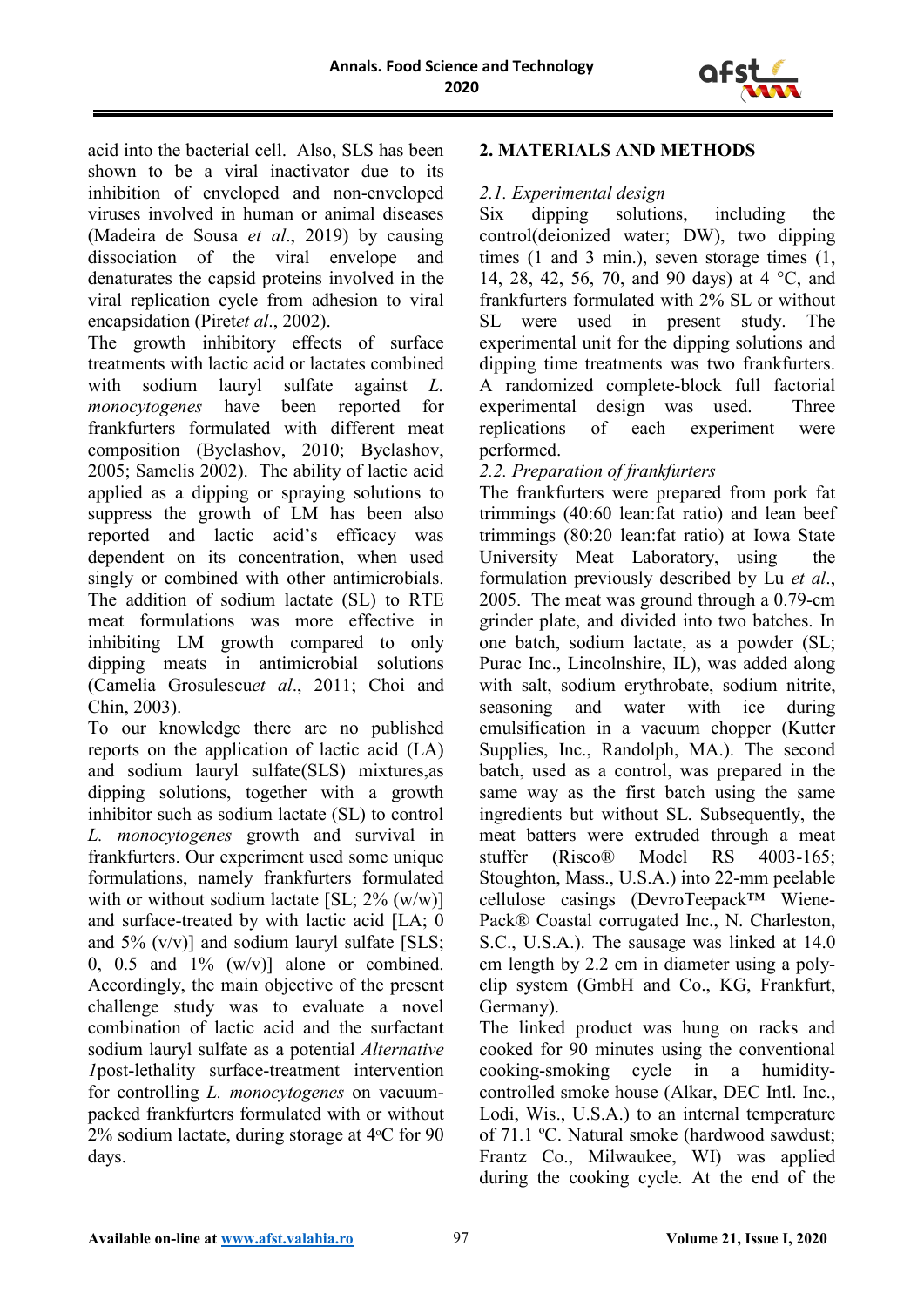

cycle, frankfurters were showered with cold water, and then kept in a walk-in refrigerator at 4 °C for 18-19 hours. The following day, the frankfurters were peeled, (Peeler Townsend 2600, Des Moines, IA), sealed in vacuum bags and stored at  $-20$  °C in a walk-in freezer until used in the experiments.

# *2.3. Treatment of frankfurters*

For each replication of the experiment the frozen frankfurters were transferred into a walk-in refrigerator and thawed overnight at 4°C. After thawing, frankfurters were aseptically removed from the bulk package and placed into a sanitized aluminum basket (28 frankfurters per basket). Each basket with frankfurters was immersed in 3 liters of freshly prepared solutions of 5% (vol/vol) lactic acid (LA; Birko Co. Denver, CO.), 0.5% (wt/vol) SLS (Fisher Scientific, Fair Law, NJ), 1% SLS,  $0.5\%$  SLS + 5% LA, 1% SLS+ 5% LA, or deionized water (DW; Control) for 1 or 3 min, at room temperature  $(23 \pm 1 \degree \degree \degree C)$ . After immersion, the baskets with frankfurters were removed and allowed to drain for about 2 minutes. Treated frankfurters were placed individually in vacuum packaging bags (Cryovac B-2540, Cryovac Sealed Air Corp., Duncan, SC; water vapor transmission = 0.5- 0.6g at 100 ºF, 100% RH/100 sq.in./24h; oxygen transmission rate =  $36$  CC at 40 ºF/m²/24h/0%RH) prior to inoculation with the pathogen.

### *2.4. Preparation of inoculum*

The inoculum consisted of a five-strain *L. monocytogenes* cocktail obtained from: H7962 serotype 4b, H7969 serotype 4b, H7762 serotype 4b, Scott A/NADC 2045 serotype 4b, and H7764 serotype 1/2a. Except for *L. monocytogenes* Scott Α, which was obtained from the National Animal Disease Center, Agricultural research Service, U.S. Department of Agriculture, Ames, Iowa, all other strains were isolates from the 1998-1999 Bil Mar Food Outbreak (CDC, Atlanta, GA). The working cultures of *L. monocytogenes*  strainswere prepared from frozen stocks[-70 °C, in brain heart infusion broth (Difco Becton Dickinson, Sparks, MD.) with 10% glycerol]**.** Each *L. monocytogenes* working culture was prepared by transferring a loopful of the appropriate stock culture into 10 ml of tryptic soy broth (Difco) supplemented with 0.6% yeast extract (Difco; TSBYE) followed by 18 hours of incubation at 35 °C. Prior to each replication of the experiment, two consecutive 18-hour transfers of each *L. monocytogenes* strain were prepared in TSBYE at 35°C. The five-strain cocktail was prepared by transferring 6 ml of each culture into a sterilized 30-ml centrifuge tube. Cells were harvested by centrifugation  $(10,000 \times g, 10 \text{ min},$ 4°C) and the supernatant was discarded. Pelleted cells were suspended in 30 ml of 0.1% (w/v) peptone and harvested by centrifugation. This procedure was repeated twice to obtain the washed cells. The washed cell suspension was diluted (10-fold) to obtain the inoculum with a viable count of  $\sim 10^8$ cfu/ml. The viable cell population was determined by plating the cell suspension on tryptic soy agar (TSA; Difco) supplemented with 0.6 % yeast extract (TSAYE) and counting bacterial colonies on TSAYE after incubation at 35°C for 24 h.

# *2.5. Inoculation of frankfurters*

Frankfurters were placed in Cryovac bags (one frankfurters per bag) and spot-inoculated with 0.1 ml of the five-strain cocktail of *L. monocytogenes* to give an initial population of 10<sup>7</sup> cfu/frankfurter. To spread the inoculum evenly over the frankfurters'surface, each frankfurter was manually massaged from outside of the bag for 10 sec. Subsequently, the bags with frankfurters were vacuumed at 95 kPa using a Multivac A 300/51 vacuum packaging machine (Multivac Sepp Haggenmuller, Gmblt& Co., Wolfertschwenden, Germany) and stored at 4 ºC for 90 days in a walk-in refrigerator.

### *2.6. Measurement of pH*

Measurements of pH were performed at 0, 1, 14, 42, 70 and 90 days of storage at 4ºC. Following the procedure described by Sebranek (2001), a 10-gram sample of non-inoculated frankfurters was pummeled with 90 ml of distilled water using a Seward Stomacher 400 Lab-blender (Seward Ltd., London, England) for one minute, at medium speed. The pH of frankfurter slurry was measured at  $23 \pm 1$  °C,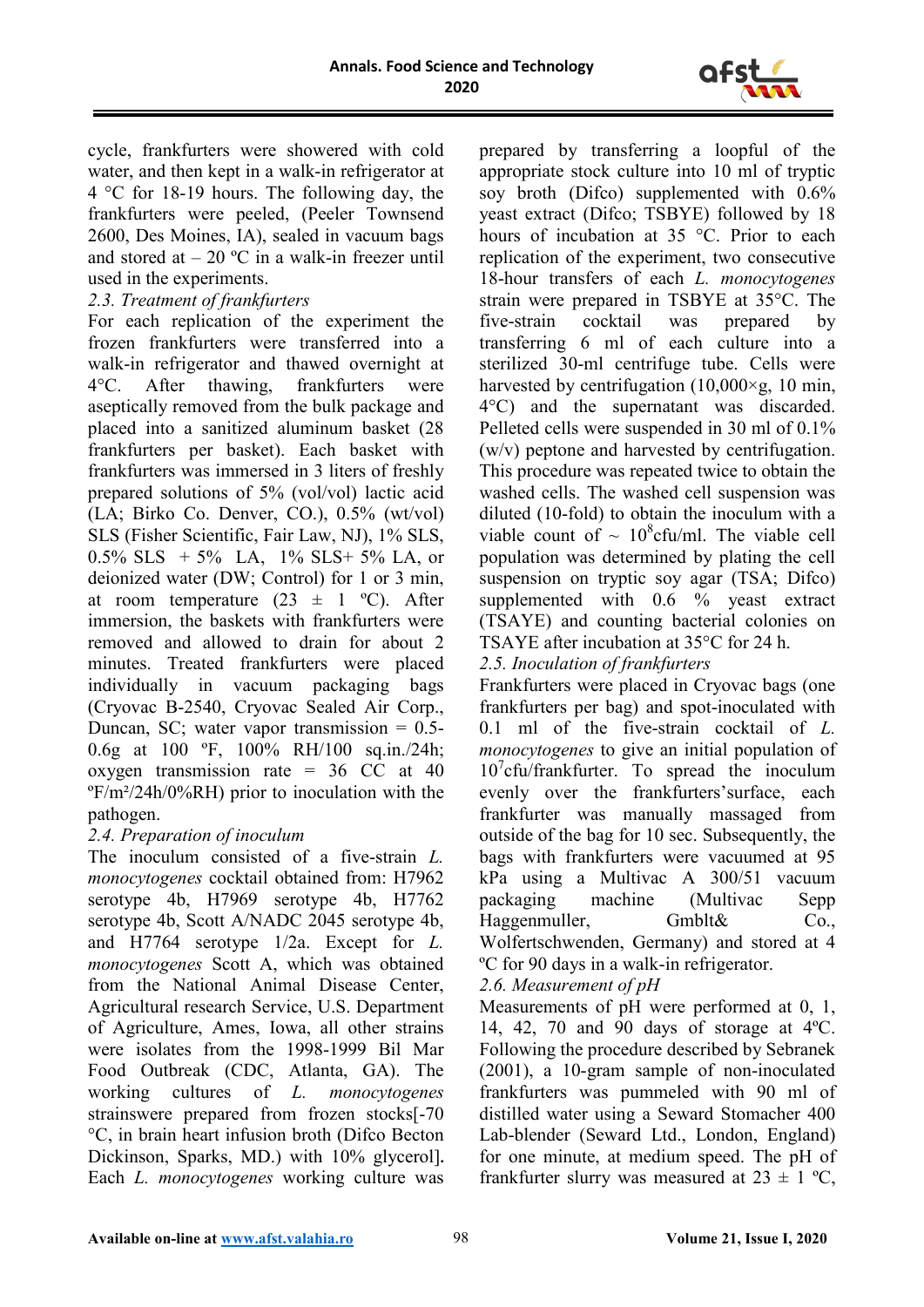

using an Orion Model 525 pH meter (Orion Research Inc., Boston. MA) fitted with a glass electrode.

#### *2.7. Color measurement*

The influence of surface treatments on color of frankfurters was evaluated. The Hunter *L* (lightness), *a* (redness), and *b* (yellowness) values of non-inoculated frankfurters were measured on the day of packaging (day 0) and at 42 and 90 days of storage at 4 ºC using a Hunter Lab Scan Colorimeter (Hunter Associated Labs. Inc., Reston, VA). Before readings, the Hunter Lab Scan Colorimeter was calibrated against black and white reference tiles which were covered with the same material that was used for frankfurters' vacuum packaging. Area view and port size were 0.25 and 0.40 inch, respectively. The results were expressed as the average of three measurements performed on different sites on the frankfurters' surface.

### *2.8. Microbiological analysis*

At 1, 14, 28, 42, 70 and 90 storage days the vacuum packaged frankfurters were aseptically opened and 20 ml of 0.1% (w/v) sterile peptone (Difco) were added to each package. Each frankfurter's surface was vigorously "washed" by manually rubbing the product from outside of the package, followed by shaking for 30 seconds, to release the pathogen into the wash solution. Ten-fold serial dilutions of the wash solution were prepared in  $0.1\%$  (w/v) of peptone. Aliquots (0.1 ml) of appropriate dilutions were surface-plated onto modified Oxford agar (MOX; Difco). All inoculated agar plates were incubated at 35 ºC for 48 hours and the typical colonies of *L. monocytogenes* were counted and expressed as  $log_{10}$ cfu/ frankfurter. *2.9. Statistical analysis*

#### Three replications of the experiment were conducted each with two samples per treatment. Analysis of variance was used to assess the significant differences among the mean values. Tukey's honestly significant difference test was used to determine whether there was a significant difference in microbial reductions, pH values and Hunter color *L*-, *a*and *b*-values. Differences were considered

statistically significant when the associated *P*value was less than 0.05 (SAS Institute, 1995).

# **3. RESULTS AND DISCUSSION**

# **RESULTS**

#### *1. Antimicrobial efficacy*

Survival and growth of *L. monocytogenes* in vacuum packaged frankfurters (formulated with or without 2.0% SL) that were immersed for 1.0 or 3.0 minutes in deionized water (control) or antimicrobial solutions and stored at 4 ºC for 90 days is presented in Figures 1-4.

*1.1. Frankfurters formulated without sodium lactate*. For the frankfurters formulated without SL, the *L. monocytogenes* viable counts depended on the dipping time (1 or 3 minutes) and the characteristics of the dipping solution (formulation and concentration) (Figures 1 and 2).

Dipping of frankfurters for 1 minute in the tested solutions did not affect the growth of the pathogen, and for all the samples LM reached levels between  $10^9$  and  $10^{10}$ , respectively, after 90 days of storage at 4C. In this scenario, the formulation of the dipping solutions affected the lag phase and growth rate but only for up to 28 days of storage. The lower the concentration of the antimicrobials, alone or in combinations, the lower the reduction of the initial viable numbers of LM, the shorter lag phases, and faster recovery and growth. Exceptions were observed when frankfurters were dipped in 5% LA+ $0.5\%$  SLS or  $5\%$  LA+ $1\%$  SLS when significant biological reductions of the initial numbers of the LM viable cells were noted: 2 logs reduction (for 5% LA+0.5% SLS) and almost 4 logs (for  $5\%$  LA+1% SLS). These results indicate that 5% LA+0.5% SLS or 5% LA+1% SLS exhibit stronger bactericidal action. In control frankfurters, as expected, the *L. monocytogenes* exhibited a 14-day lag phase and grew to approximately  $9.0 \log_{10}$ cfu/frankfurter at day 56. Compared to control, there were no significant differences in viable counts of LM in frankfurters treated with 0.5% SLS alone (P>0.05). The SLS (1.0%) extended the lag phase of the pathogen from 14 to 28 days after which viable counts increased and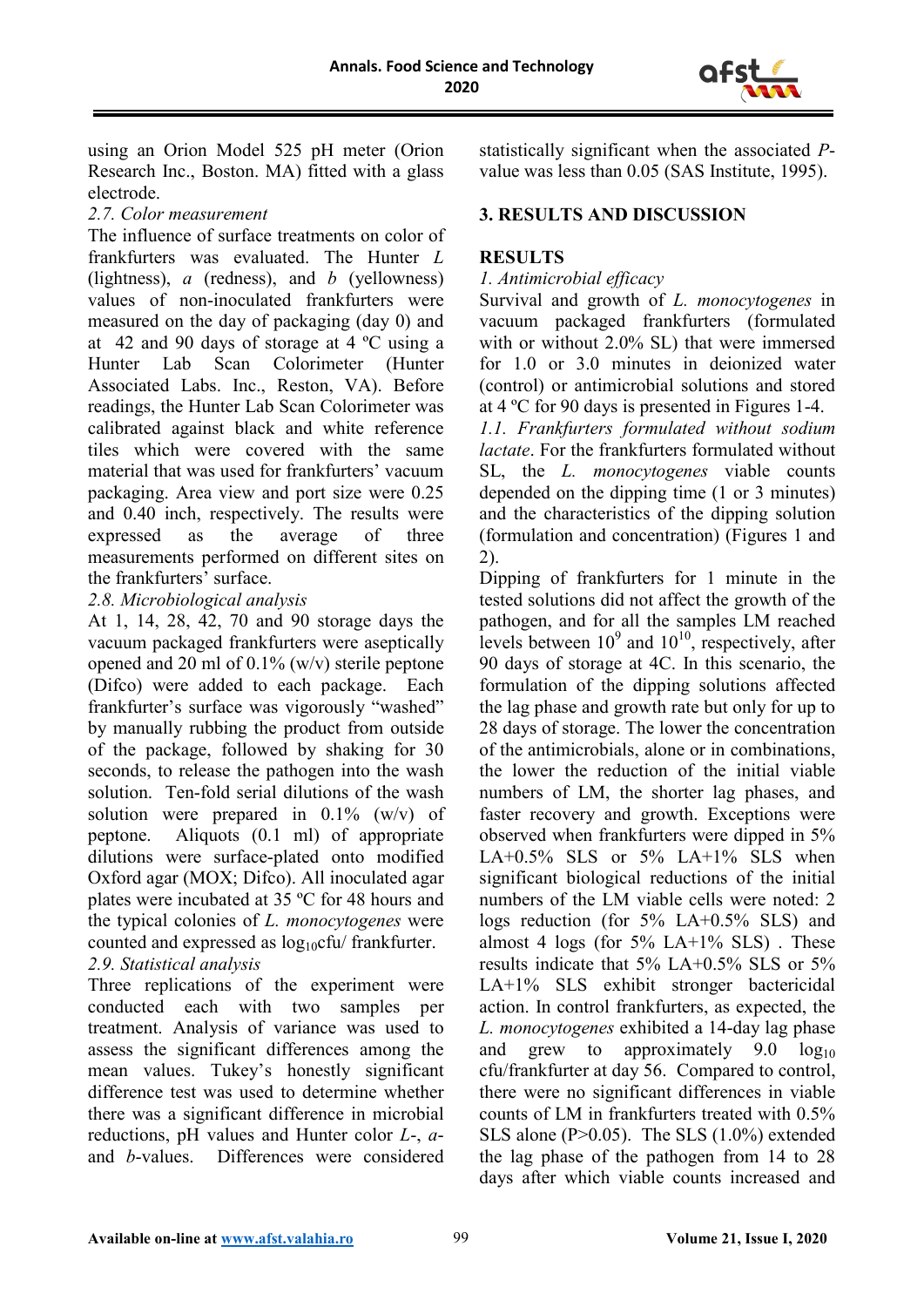

also reached about 9.0  $log_{10}$  cfu/frankfurter by day 56. Lactic acid (LA; 5.0%) alone exerted a bacteriostatic effect on LM for 42 days after

which viable counts increased to 9.0 log<sub>10</sub>cfu/frankfurter at day 90.



**Fig. 1. Survivors of** *Listeria monocytogenes* **on frankfurters (formulated without sodium lactate) that were immersed for 1 minute in deionized water (control) or solutions of lactic acid (LA; 5%), sodium lauryl sulfate (SLS; 0.5% or 1.0%), or a combination of LA and SLS (LA+SLS) and subsequently inoculated, vacuum packaged, and stored at 4 ºC for 90 days.**



**Fig. 2. Survivors of** *Listeria monocytogenes* **on frankfurters (formulated without sodium lactate) that were immersed for 3 minutes in deionized water (control) or solutions of lactic acid (LA; 5%), sodium lauryl sulfate (SLS; 0.5% or 1.0%), or a combination of LA and SLS (LA+SLS) and subsequently inoculated, vacuum packaged, and stored at 4 ºC for 90 days.**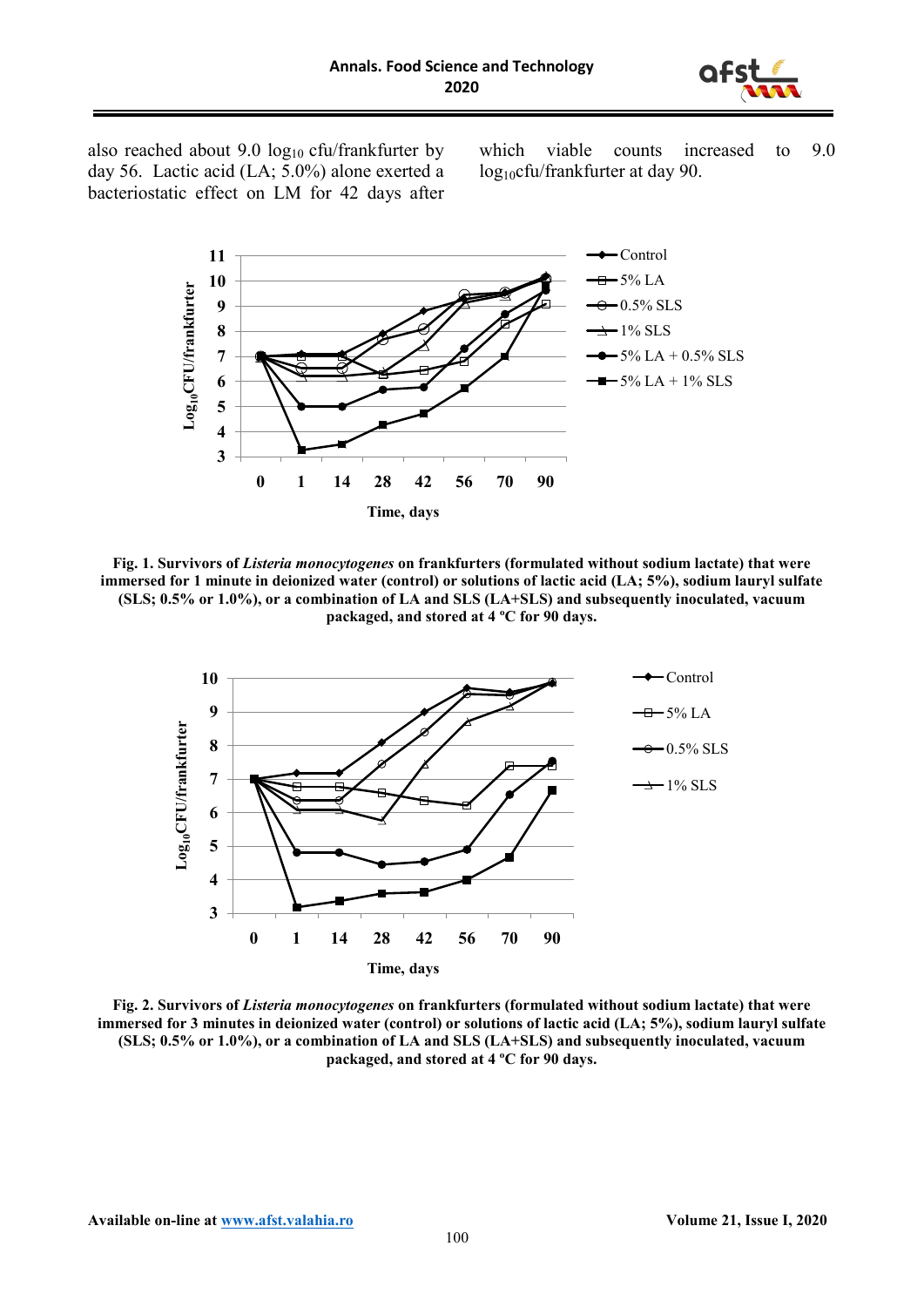



**Fig. 3. Survivors of** *Listeria monocytogenes* **on frankfurters (formulated with 2% sodium lactate) that were immersed for 1 minute in deionized water (control) or solutions of lactic acid (LA; 5%), sodium lauryl sulfate (SLS; 0.5% or 1.0%), or a combination of LA and SLS (LA+SLS) and subsequently inoculated, vacuum packaged, and stored at 4 ºC for 90 days.**



**Fig. 4. Survivors of** *Listeria monocytogenes* **on frankfurters (formulated with 2% sodium lactate) that were immersed for 3 minutes in deionized water (control) or solutions of lactic acid (LA; 5%), sodium lauryl sulfate (SLS; 0.5% or 1.0%), or a combination of LA and SLS (LA+SLS) and subsequently inoculated, vacuum packaged, and stored at 4 ºC for 90 days.**

|  | Table 1. The pH values of refrigerated (4 °C) vacuum packaged frankfurters made with or without 2% sodium    |  |  |  |  |  |
|--|--------------------------------------------------------------------------------------------------------------|--|--|--|--|--|
|  | lactate (SL) and dipped for 3 minutes in deionized water (DW) or lactic acid (LA) in combination with sodium |  |  |  |  |  |
|  | $laurv1$ sulfate (SLS; $1.0\%$ )                                                                             |  |  |  |  |  |

*SEM* is standard error of the means; Mean values with different subscripts (Α, B) within a

| Surface treatments                 | Storage time (days)           |                               |                          |            |
|------------------------------------|-------------------------------|-------------------------------|--------------------------|------------|
|                                    | 0                             | 28                            | 90                       | <b>SEM</b> |
| $DW_{0\% SL}$                      | $_{A}6.14^{x}$                | $_{A}6.03^{x}$                | $_{A}5.75^y$             | 0.04       |
| $DW_{2\%SL}$                       | $_{A}6.13^{x}$                | $_{A}6.07^{x}$                | $_{A}6.01^{x}$           | 0.02       |
| 5%LA+ $1\%$ SLS <sub>(0% SL)</sub> | $B_{\rm B}$ 5.85 <sup>x</sup> | $B_{\rm B}$ 5.85 <sup>x</sup> | $_{A}$ 5.71 <sup>x</sup> | 0.05       |
| $5\%$ LA+1%SLS <sub>(2%SL)</sub>   | $_{B}$ 5.87 <sup>x</sup>      | $B_{\rm B}$ 5.89 <sup>x</sup> | $_{A}5.85^{x}$           | 0.08       |
| SEM                                | 0.05                          | 0.02                          | 0.07                     |            |

column are significantly different (*P*< 0.05); Mean values with different superscripts (x, y) within a row are significantly different  $(P< 0.05)$ ; n=3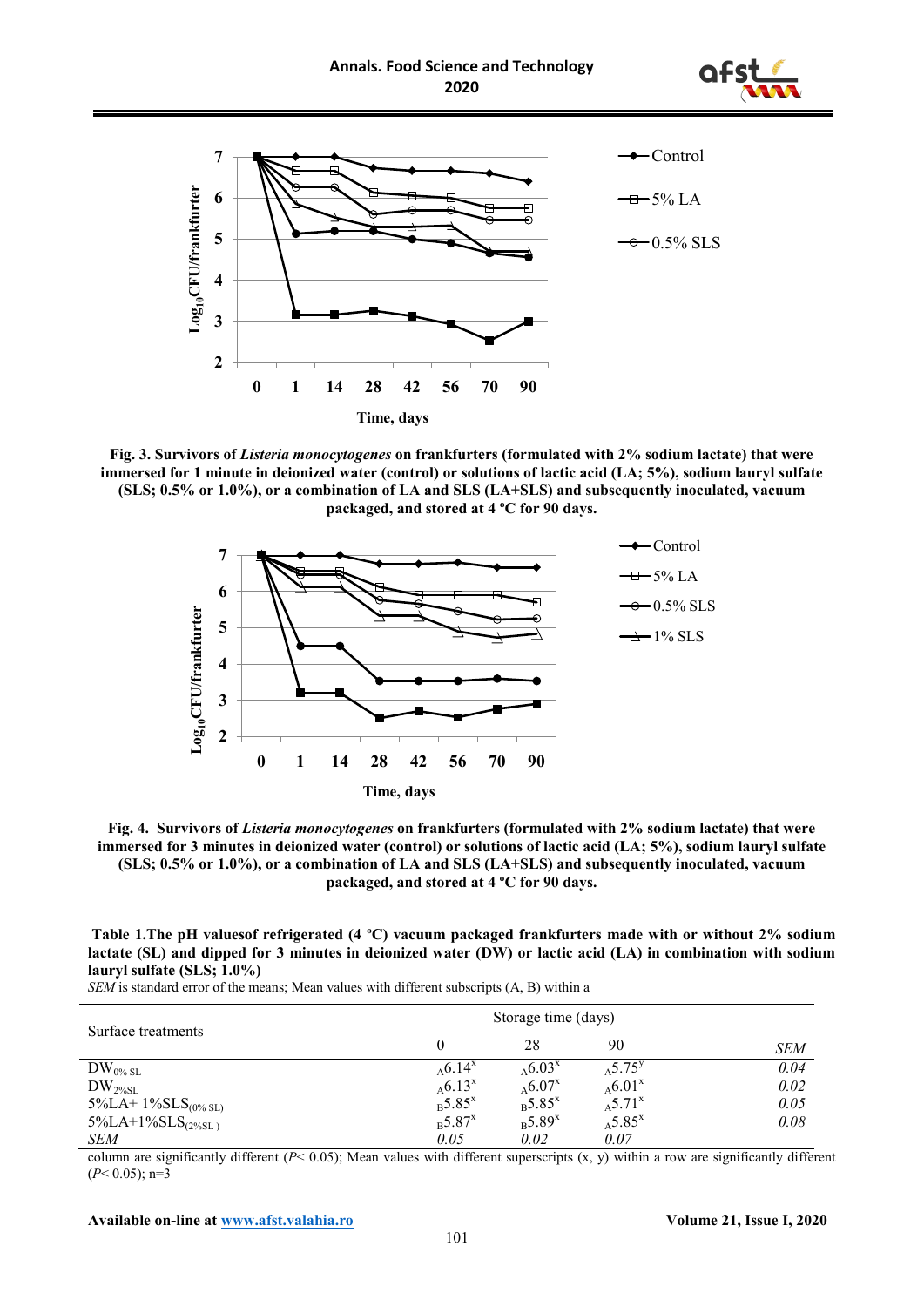

| <b>SEM</b> |
|------------|
|            |
|            |
|            |
| 0.54       |
| 0.30       |
| 0.30       |
|            |
| 0.54       |
| 0.60       |
| 0.67       |
|            |
| 1.23       |
| 0.74       |
| 1.08       |
|            |
|            |

**Table 2. Hunter color values (***L, a, b***) of refrigerated (4ºC) vacuum packaged frankfurters formulated with or without 2% sodium lactate (SL) and immersed for 3 minutes in deionized water (DW) or lactic acid (LA; 5%) in combination with sodium lauryl sulfate (SLS; 1%)**

*SEM* is standard error of the means; n=3

A major observation regarding the antibacterial activity of SLS and LA was that at day 1, the 0.5% SLS and 1.0% SLS treatments decreased the viable counts by 0.56 and 0.82 log cycles, respectively whereas, LA alone did not alter those counts. Irrespective of the extent of bacteriostatic or bactericidal action of the surface treatments (for 1 min) used in the present study, subsequent growth of *L. monocytogenes* occurred in frankfurters without SL and reached levels of 9.0 to 10.2 log10cfu/frankfurter at day 90 (Figure 1).

A similar trend with regard to bactericidal effects and subsequent growth of LM was observed following immersion of frankfurters in the antimicrobial solutions for 3.0 minutes (Figure 2). Extending the treatment time to 3.0 minutes did not increase the bactericidal effect of the LA/SLS combinations at day 1 ( $P > 0.05$ ); however, a major difference was that all treatments involving LA, alone or combined with SLS (0.5 or 1.0%), substantially extended the lag phase of the pathogen. Also, compared to control, the LA-based treatments resulted in significantly lower *L. monocytogenes* populations on frankfurters at day 90 ( $P<0.05$ ). In this regard, viable counts of the pathogen on frankfurters exposed to LA-based treatments ranged from  $6.70$  to  $7.42 \log_{10}$ cfu/frankfurter

whereas, counts in control frankfurters and those treated with SLS  $(0.5 \text{ or } 1.0\%)$  were as high as  $9.73 \log_{10}$ cfu/frankfurter (Figure 2).

*1.2. Frankfurters formulated with 2% sodium lactate (2% SL).*

Viable populations of *L. monocytogenes* in refrigerated (4ºC) vacuum packaged frankfurters formulated with 2% SL and exposed to water or antimicrobial solution for 1.0 or 3.0 minutes are shown in Figures 3 and 4, respectively. At day 1, reductions in initial viable populations ( $log_{10}$ cfu/frankfurter) of LM were 0.34 (for 5% LA), 0.72 (for 0.5% SLS), and 1.23 (for 1.0% SLS). In contrast, initial populations of the pathogen on frankfurters that were treated with  $5\%$  LA + SLS  $(0.5\%)$  and  $5\%$  LA + SLS (1.0%) were reduced by 1.9 and 3.92 log cycles, respectively. No growth of LM occurred in control or in treated frankfurters for the entire 90-day storage period (Figure 3).

As observed with frankfurters formulated with 2% SL and surface-treated for 1.0 minute (Figure 3), no increase in growth of LM occurred in control or frankfurters immersed in antimicrobial solutions for 3.0 minutes (Figure 4). Also, the 3.0-minute exposure of 2% SLcontaining frankfurters to  $5\%$  LA + SLS (0.5%) resulted in an increased killing of LM;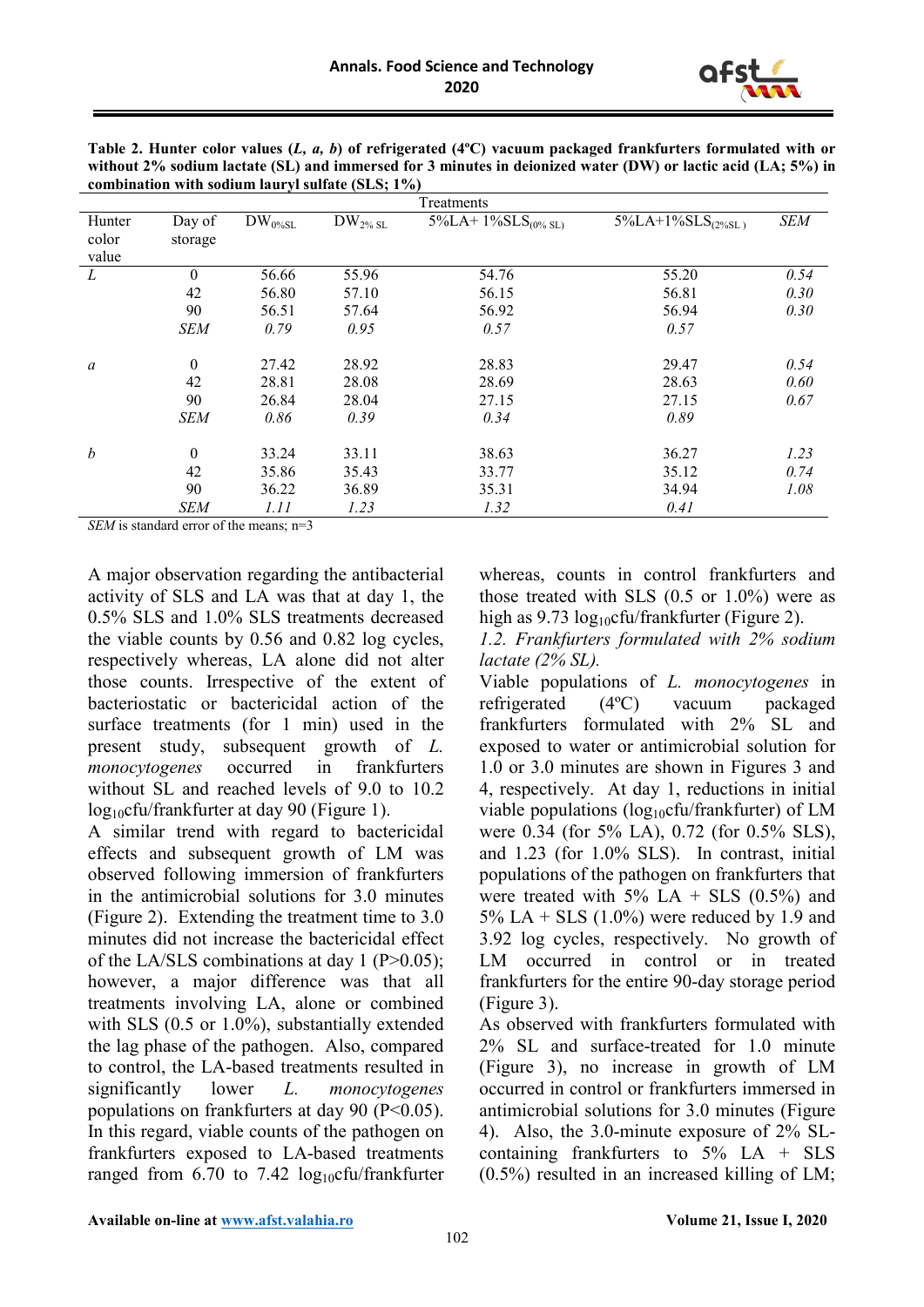

log reductions in viable counts were 2.5 and 3.4 log cycles at day 1 and day 28, respectively. Log reductions in initial populations of the pathogen on frankfurters treated with 5% LA + SLS  $(1.0\%)$  were 3.80 (day 1) and 4.50 (day 28).

*2. Product pH and color*

The pH values of dipping solutions were measured to assessing if pH can be considered an additional hurdle for LM. This was not the case in our study since the pH values did not significantly differ among all surface treatments and storage times. (Table 1). The pH values of frankfurters exposed to water or to the most effective antilisterial treatment time (for 3.0 minutes) are presented in Table 2. The pH of LA  $(5\%)$  + SLS  $(1.0\%)$  treatment solution was 1.84 and immersion of frankfurters in that solution lowered their pH by 0.26 units (frankfurters formulated with SL) and 0.29 units (frankfurters without SL). There was no significant difference in initial pH  $(-6.14)$  of water-dipped frankfurters (control) whether or not SL was present in the formulation (*P*> 0.05). The SL in frankfurters did not significantly change the pH of the product during storage (*P*> 0.05). In contrast, control frankfurters without SL exhibited significant reduction in pH by day 90; the pH decreased from 6.14 to 5.75 (*P*< 0.05). Compared to control frankfurters, those treated with 5% LA + SLS  $(0.5 \text{ or } 1\%)$  did not show significant decreases in pH during storage whether or not they were formulated with 2% SL.

The color of the control and treated frankfurters has been assessed for detecting the eventual changes in visual characteristics and for consumer acceptance reasons. No significant differences in Hunter color *L, a* and*b* values were observed for vacuum packaged frankfurters (formulated with or without SL) during storage at 4 °C for 90 days (Table 2).

### **DISCUSSION**

*1. Antimicrobial efficacy* 

In the present study we applied LA (5%) alone or combined with SLS (0.5% or 1.0%) as surface-treatments for frankfurters formulated

with or without 2% SL. Treatment of frankfurters with 5% LA alone inhibited *L. monocytogenes* by extending the organism's lag phase of growth. Similar to other short chain lipophilic organic acids, lactic acid is believed to inhibit microbial growth by diffusing the proton motive force (PMF) across the bacterial cytoplasmic membrane (Eklund, 1985). Diffusion of the PMF prevents organisms from generating energy and multiplying, and most of the cellular adenosine triphosphate (ATP) is utilized in pumping protons out of the cell Davidson, 2001). Lactic acid sprays or dips at 0.2 to 2.5% have been shown to inhibit growth of spoilage bacteria in various meat products and extend their shelf life (Dickson and Anderson, 1992; Shrestha and Min, 2006). We observed that this growth inhibition by lactic acid applied to the surface of the frankfurters was transient and the pathogen subsequently grew in frankfurters formulated without 2% SL.

Our observed minimal initial bactericidal effect of SLS  $(0.5 \text{ or } 1.0\%)$ , used singly, is not surprising considering the pH (ranging from 6.09 to 6.13) of the frankfurters treated with this anionic surfactant (data not shown). The bactericidal action of anionic surfactants such as SLS increases substantially in more acidic conditions (Dychala, 1983). The increased effectiveness of SLS at a lower pH was also observed by Hill and Ivey (1988), Restanio*et al.* (1994), and Tamblyn and Conner (1997). In this respect, the increase in bactericidal activity ( $\sim$  1.7 to 3.8 log<sub>10</sub> reduction in initial viable counts) of 5% LA combined with SLS (0.5 or 1.0%) against *L. monocytogenes* on frankfurters is expected in view of the lowered pH of frankfurters (pH 5.85) following surfacetreatment with this combination. Although LA/SLS treatments tested in the present study exhibited the best bactericidal effect, those treatments, such as 5% LA or SLS (0.5 or 1.0%) used alone, failed to prevent subsequent growth of *L. monocytogenes* on frankfurters (formulated without 2% SL) during the 90-day storage period at 4 ºC. Our findings confirm our earlier observations (Byelashov and Mendonça, 2005,Iowa State University Food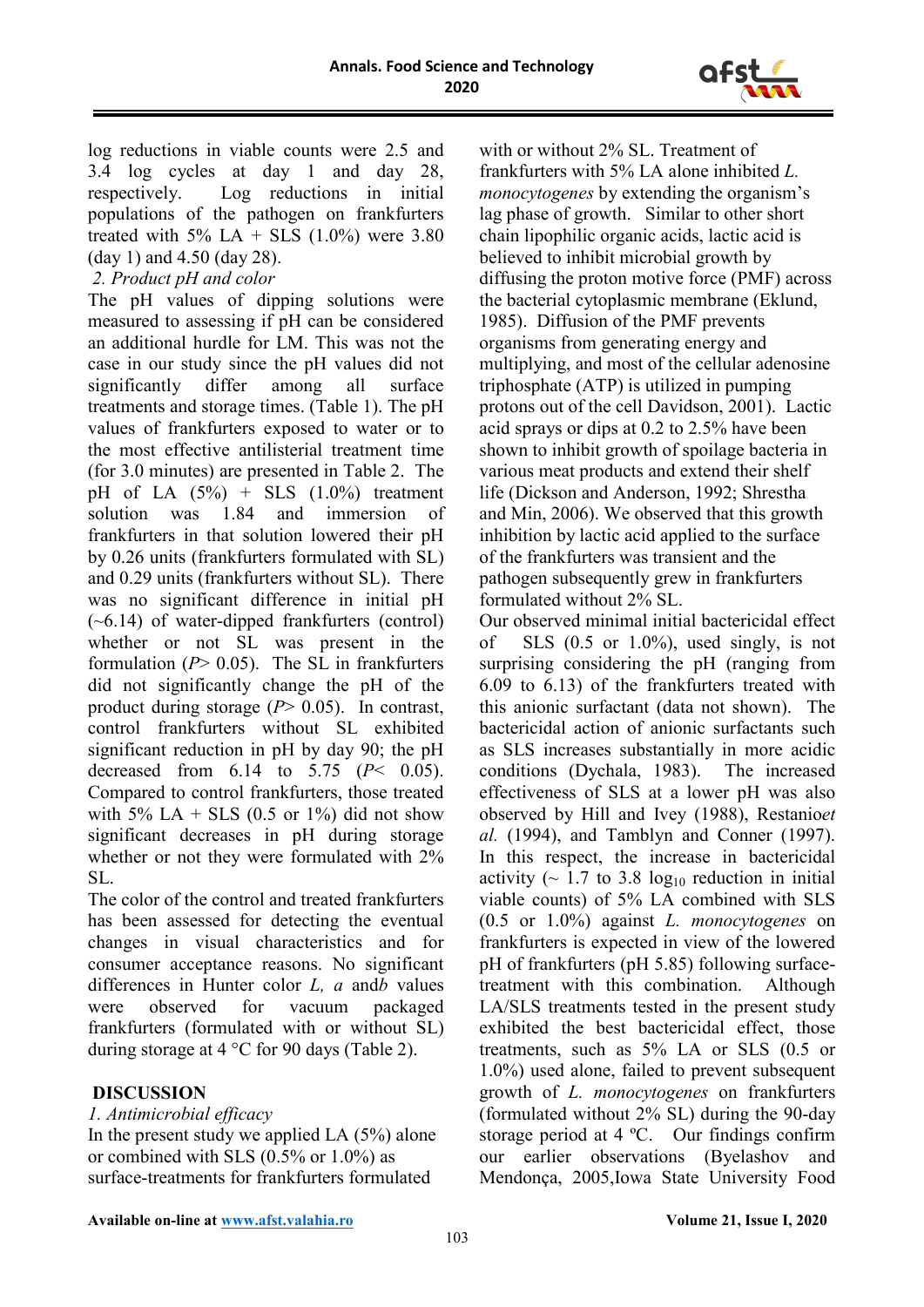

Safety Laboratory) and those reported by Byelashov*et al*. (2008) who demonstrated significant reductions in viable counts of *L. monocytogenes* (2.8 log cycles/cm<sup>2</sup>) on frankfurters following a 10-second spray application of LA  $(5\%)$  + SLS  $(0.5\%)$  to the surface of the product after inoculation. Those same researchers demonstrated that after 35 days the pathogen initiated growth in frankfurters treated with the LA/SLS treatment and stored under vacuum at 4 ºC.

Results of the present study revealed the potential for *L. monocytogenes* survivors of a bactericidal treatment to subsequently grow and attain substantially high populations in vacuum packaged frankfurters formulated without 2% SL and stored for 90 days at 4 ºC. The efficacy of organic acid salts such as lactate and diacetate, for suppressing growth of *L. monocytogenes* in RTE meats has been widely reported (Barmpalia*et al*., 2004; Bedie*et al*., 2001; Lu, Sebranek, Dickson, Mendonça, & Bailey, 2005; Mbandi&Shelef, 2002; Porto *et al*., 2002; Porto-Fett, Call, Muriana, Freier, &Luchansky, 2010; Samelis*et al*., 2005). Sodium lactate (at concentrations of 1.5% to 3.0%) added alone or in combination with sodium diacetate (0.125% to 0.25%) to RTE meats is used by meat processors to control growth of *L. monocytogenes* inthose food products (Thompson, Carpenter, Martini, & Broadbent, 2008; Tompkin, 2002). While it is well known that lactates may inhibit growth of *L. monocytogenes* in RTE meats during extended refrigeratedstorage, they are not effective in exerting a lethal effect on initial populations of the pathogen.

Under the conditions of this study, our results demonstrated that addition of 2% SL in frankfurter's formulation had a bacteriostatic effect on *L. monocytogenes* and in combination with 5% LA and SLS solutions, applied as surface treatments, resulted in a stronger antilisterial effect (Figures 3 and 4) without altering the desirable color characteristics of the frankfurters (Table 4). While the incorporation of 2% SL in the frankfurter formulation did not increase the initial kill of *L. monocytogenes*, it suppressed growth of the pathogen during the entire storage period on frankfurters. Our results agree with previous research that demonstrated inhibition of *L. monocytogenes* in cured meat products by sodium lactate in combination with other antimicrobials such acetates (Geornaras*et al*., 2006; Mbandi and Shelef, 2002; Porto *et al*., 2002; Samelis*et al*., 2002). Also, Porto *et al*. (2002) reported no growth of *L. monocytogenes* in beef/pork frankfurters prepared with potassium sorbate and stored for 90 days at  $4^{\circ}$ C.

# *2. Product pH and color*

Our findings of no significant difference in initial pH (6.14) of water-dipped frankfurters (control) whether or not SL was present in the product formulation (*P*> 0.05), are consistent with those of Bloukas*et al.* (1996). Those researchers reported no differences in pH of frankfurters prepared with or without 2% of SL. Other studies confirmed that SL does not significantly alter the pH of RTE meats (Brewer *et al.*, 1991; Choi and Chin, 2003; Lin and Lin, 2002; Wang, 2000). Also, our findings that the addition of SL to the formulation of frankfurters did not significantly change the pH of the product during storage are supported by results of previous studies (Deumier and Collignan, 2003; Papadopoulos *et al*., 1991). It was suggested that the relatively stable pH of frankfurters formulated with SL and stored at refrigeration temperatures was attributed to suppression of the growth of lactic acid producing bacteria (Deumier and Collignan, 2003; Papadopoulos *et al.*, 1991). Our observed pH decrease from 6.14 to 5.75 ( $P$ < 0.05) in control frankfurters formulated without 2% SL is not surprising considering the rapid growth of *L. monocytogenes* with viable populations reaching about 9.7  $log_{10}$  cfu/frankfurter at day 90 (Figures 1 and 2). Also, it is likely that the growth of psychrotrophic lactic acid bacteria in the vacuum packaged frankfurters resulted in acid production and concomitant decrease in pH (Bloukas*et al.*, 1996; Samelis*et al.*, 2002). The relative stability of Hunter *L, a* and *b* color values for treated vacuum packaged frankfurters (formulated with or without SL)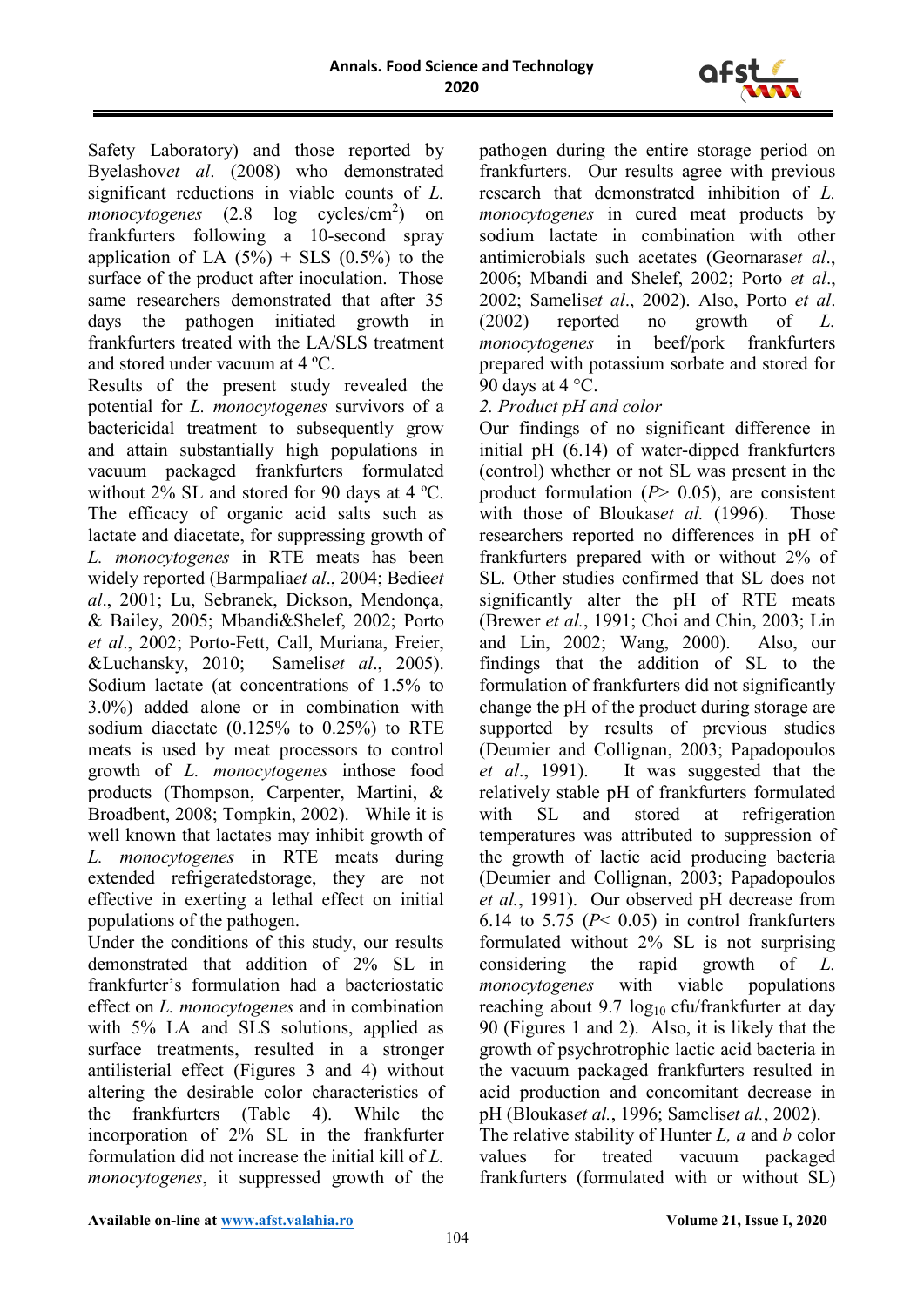

during storage at 4 °C for 90 days confirms reports of earlier published research. Bloukas*et al*. (1996) reported that incorporation of 2% of SL in frankfurters did not affect external and internal color of frankfurters during storage for 6 weeks at 4 °C. However, Choi and Chin (2003) reported an increase in yellowness and decrease in lightness of frankfurters prepared with 3.3% SL during 6 weeks storage at 4 °C. While fresh meats usually become discolored after treatment with organic acids (Pipek*et al*., 2004; Shrestha and Min, 2006) cured meats seem to resist changes in color from treatment with organic acids due to the high stability of nitroso pigments. For example, in the present study, the surface treatment with 5% LA alone did not affect Hunter color *L, a*, and *b* values of the frankfurters (*P*>0.05) during storage (data not shown).

# **4. CONCLUSIONS**

The growth inhibitory action of SL (2%) and the bactericidal action of 5% LA +  $0.5\%$  or 1% SLS could be considered a post-lethality intervention that substantially destroy initial populations of *L. monocytogenes* in frankfurters and prevent growth of survivors (if any) during storage of this RTE product at 4 ºC for 90 days. Regardless the dipping time (1 or 3 minutes), the 2% SL and 5% LA+ 1% SLS could control better the *L. monocytogenes* which has been killed almost 4 to 4.5 log<sub>10</sub>cfu/frankfurter and could not grow throughout the 90 days of storage at 4 ºC. Our study indicates that *L.* 

*monocytogenes'*behavior and survival in frankfurters could be affected by:i) even relatively small changes in the formulation of the product, namely frankfurters(i.e.: in our study we used 2% SLinstead of 1.8% SL as previously reportedby Byelashov*et al.* (2008) and Samelis*et al.* (2002)); ii) the type of surface treatment, namely dipping versus spraying (i.e.: during spraying the reduction in the numbers of *L. monocytogenes* can be also the effect of mechanical removal), andiii)

solution's concentrations and the dipping time.Therefore, whenever the product's or dipping solution's formulation suffer slight modifications further testing and validation is required to be performed to evaluate and validate the efficacy of that particular postlethality intervention (Consortium of Food Process Validation Experts (CFPVE), 2013). Our results indicate that the multiple hurdle

intervention used in our study has a good potential for application in frankfurters to control *L. monocytogenes* and facilitate meat processors' adoption of the *Alternative 1*as per FSIS final rule (USDA-FSIS, 2003).

#### **Acknowledgements**

The authors thank Dr. David Cox for assistance in experiment design and data analysis. Support from the Institute for Food Safety and Security at Iowa State University is gratefully acknowledged.

# **5. REFERENCES**

- [1]. USDA-FSIS (2019) Recalls and Public Health Alerts / Recall Summaries, Available at: [https://www.fsis.usda.gov/wps/portal/fsis/topics/rec](https://www.fsis.usda.gov/wps/portal/fsis/topics/recalls-and-public-health-alerts/recall-summaries) [alls-and-public-health-alerts/recall-summaries](https://www.fsis.usda.gov/wps/portal/fsis/topics/recalls-and-public-health-alerts/recall-summaries)
- [2]. EFSA (2019) Multi-country outbreak of *Listeria monocytogenes* sequence type 6 infections linked to ready-to-eat meat products, In: Joint ECDC-EFSA Rapid Outbreak Assessment, Available at: [https://www.efsa.europa.eu/sites/default/files/scient](https://www.efsa.europa.eu/sites/default/files/scientific_output/PUBLIC_2019_ECDC-EFSA_ROA_UI-583_Listeria.pdf) [ific\\_output/PUBLIC\\_2019\\_ECDC-](https://www.efsa.europa.eu/sites/default/files/scientific_output/PUBLIC_2019_ECDC-EFSA_ROA_UI-583_Listeria.pdf)[EFSA\\_ROA\\_UI-583\\_Listeria.pdf](https://www.efsa.europa.eu/sites/default/files/scientific_output/PUBLIC_2019_ECDC-EFSA_ROA_UI-583_Listeria.pdf)
- [3]. Ricci A *et al*.(2018)*Listeria monocytogenes* contamination of ready‐to‐eat foods and the risk for human health in the EU, In: EFSA Journal, 16(1), DOI: 10.2903/j.efsa.2018.5134
- [4]. NSWFood Authority (2019) Survey of *Listeria monocytogenes* in sliced pre-packaged RTE meats, Available at: [https://www.foodauthority.nsw.gov.au/sites/default](https://www.foodauthority.nsw.gov.au/sites/default/files/_Documents/scienceandtechnical/listeria_in_sliced_smallgoods.pdf) [/files/\\_Documents/scienceandtechnical/listeria\\_in\\_s](https://www.foodauthority.nsw.gov.au/sites/default/files/_Documents/scienceandtechnical/listeria_in_sliced_smallgoods.pdf) [liced\\_smallgoods.pdf](https://www.foodauthority.nsw.gov.au/sites/default/files/_Documents/scienceandtechnical/listeria_in_sliced_smallgoods.pdf)
- [5]. Murano E(2018)*Listeria* In South Africa: Lessons Learned, In : Food Safety Net Services (FSNS), Available at: [http://fsns.com/news/listeria-in-south](http://fsns.com/news/listeria-in-south-africa)[africa](http://fsns.com/news/listeria-in-south-africa)
- [6]. UN(2018) UN News: South Africa responding to largest-ever Listeria outbreak – UN health agency,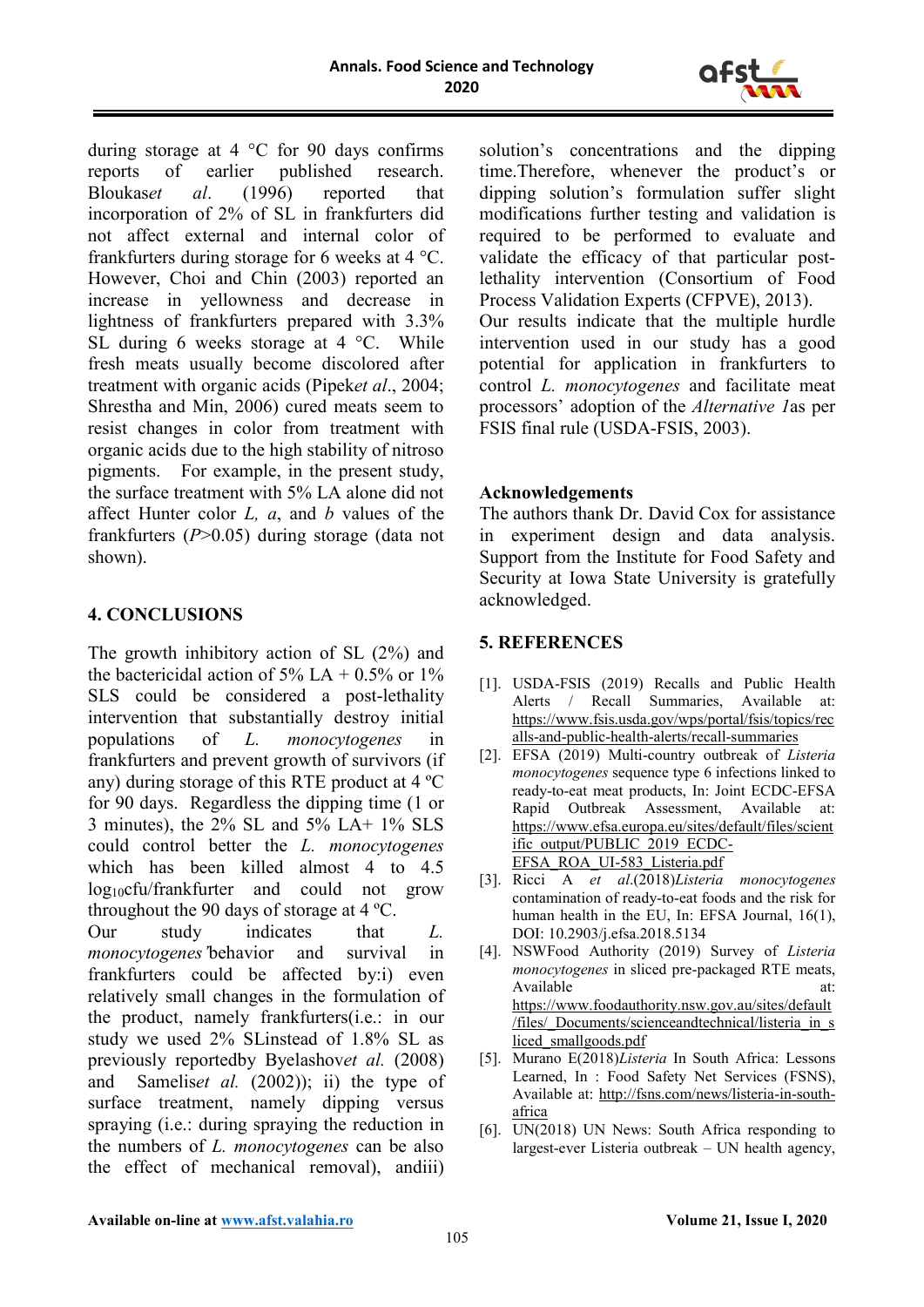

Available at: at:

<https://news.un.org/en/story/2018/01/1000322>

- [7]. WHO (2018)Listeriosis South Africa Disease outbreak news, Available at: [http://www.who.int/csr/don/28-march-2018](http://www.who.int/csr/don/28-march-2018-listeriosis-south-africa/en/) [listeriosis-south-africa/en/](http://www.who.int/csr/don/28-march-2018-listeriosis-south-africa/en/)
- [8]. WHO(2018)Listeriosis Australia, Disease outbreak news, Available at: [https://www.who.int/csr/don/09-april-2018](https://www.who.int/csr/don/09-april-2018-listeriosis-australia/en/) [listeriosis-australia/en/](https://www.who.int/csr/don/09-april-2018-listeriosis-australia/en/)
- [9]. WHO/FAO(2004) Risk assessment of *Listeria monocytogenes* in ready-to-eat foods In: Technical Report: Microbiological Risk Assessment, Series 5, Available at: at: [https://apps.who.int/iris/bitstream/handle/10665/42](https://apps.who.int/iris/bitstream/handle/10665/42875/9241562625.pdf) [875/9241562625.pdf](https://apps.who.int/iris/bitstream/handle/10665/42875/9241562625.pdf)
- [10]. USDA-FSIS (2014) Compliance Guideline: Controlling *Listeria monocytogenes* in Postlethality Exposed Ready-to-Eat Meat and Poultry Products. Available at: [https://www.fsis.usda.gov/wps/wcm/connect/d3373](https://www.fsis.usda.gov/wps/wcm/connect/d3373299-50e6-47d6-a577-e74a1e549fde/Controlling-Lm-RTE-Guideline.pdf?MOD=AJPERES) [299-50e6-47d6-a577-e74a1e549fde/Controlling-](https://www.fsis.usda.gov/wps/wcm/connect/d3373299-50e6-47d6-a577-e74a1e549fde/Controlling-Lm-RTE-Guideline.pdf?MOD=AJPERES)[Lm-RTE-Guideline.pdf?MOD=AJPERES](https://www.fsis.usda.gov/wps/wcm/connect/d3373299-50e6-47d6-a577-e74a1e549fde/Controlling-Lm-RTE-Guideline.pdf?MOD=AJPERES)
- [11]. Donnelly CW &Diez-Gonzalez F(2014) *Listeria monocytogenes*, In:Labbe, R. G. & S. Garcia (Eds.). Guide to foodborne diseases, Eds:John Willey and Sons, New York, 99-132
- [12]. USDA-FSIS (2003) Control of *Listeria monocytogenes* in ready –to-eat meat and poultry products; final rule. Federal Register, 68, 34207- 34254
- [13]. Slutsker L. &Schuchat A (1999)Listeriosis in humans. In: E. T. Ryser and E. H. Marth (Eds.), Listeria, listeriosis, and food safety, 2nd ed. New York: Marcel Dekker, 75-96
- [14]. Lomonaco S, Nucera D, FilipelloV (2015) The evolution and epidemiology of *Listeria monocytogenes* in Europe and the United States, In: Infection, Genetics and Evolution, Volume 35, 172- 183
- [15]. Swaminathan B &Gerner-Smidt P (2007) The epidemiology of human listeriosis, In: Microbes and Infection, Vol. 9, Issue 10, 1236-1243
- [16]. Buchanan RL *et al*. (2017) A review of *Listeria monocytogenes*: An update on outbreaks, virulence,dose-response, ecology, and risk assessments, In: Food Control 75, 1-13
- [17]. Kim MK *et al.* (2009) Impact of Storage Temperature and Product pH on the Survival of *Listeria monocytogenes* in Vacuum-Packaged Souse, In: Journal of Food Protection, Vol. 72, No. 3, 637–643
- [18]. Samelis J.*et al*. (2002) Control of *Listeria monocytogenes* with combined antimicrobials after postprocess contamination and extended storage of frankfurters at 4 °C in vacuum packages, In: Journal of Food Protection, 65, 299-307
- [19]. Zaika LL *et al.*(1989) Destruction of *Listeria monocytogenes* during frankfurter processing, In: Journal of Food Protection, 53, 18-21
- [20]. Gandhi M&Chikindas ML (2007) Listeria: A foodborne pathogen that knows how to survive, In: International Journal of Food Microbiology, Vol. 113, Issue 1, [https://doi.org/10.1016/j.ijfoodmicro.2006.07.008,](https://doi.org/10.1016/j.ijfoodmicro.2006.07.008)1 -15,
- [21]. Glass KA *et al*. (2002) Inhibition of *Listeria monocytogenes* by sodium diacetate and sodium lactate on wieners and cooked bratwurst, In: Journal of Food Protection, 65, 116-123.
- [22]. USDA-FSIS (2010)FSIS comparative risk assessment for *Listeria monocytogenes* in ready-toeat meat and poultry deli meats. Available at: [http://www.fsis.usda.gov/PDF/Comparative\\_RA\\_L](http://www.fsis.usda.gov/PDF/Comparative_RA_Lm_Report_May2010.pdf) [m\\_Report\\_May2010.pdf](http://www.fsis.usda.gov/PDF/Comparative_RA_Lm_Report_May2010.pdf)
- [23]. Consortium of Food Process Validation Experts (CFPVE) (2013) Validation of Antimicrobial Interventions for Small and Very Small Processors: A How-to Guide to Develop and Conduct Validations, In: Food Protection Trends, Vol 33, No. 2, 95–104,

<https://doi.org/10.1016/j.meegid.2015.08.008>

- [24]. Crozier-Dodson BA, Carter M & Zheng Z (2005) Formulating Food Safety: An Overview of Antimicrobial Ingredients, In: Safety Magazine:Process Control, December 2004/January 2005, Available at: [https://www.foodsafetymagazine.com/magazine](https://www.foodsafetymagazine.com/magazine-archive1/december-2004january-2005/formulating-food-safety-an-overview-of-antimicrobial-ingredients/)[archive1/december-2004january-2005/formulating](https://www.foodsafetymagazine.com/magazine-archive1/december-2004january-2005/formulating-food-safety-an-overview-of-antimicrobial-ingredients/)[food-safety-an-overview-of-antimicrobial](https://www.foodsafetymagazine.com/magazine-archive1/december-2004january-2005/formulating-food-safety-an-overview-of-antimicrobial-ingredients/)[ingredients/](https://www.foodsafetymagazine.com/magazine-archive1/december-2004january-2005/formulating-food-safety-an-overview-of-antimicrobial-ingredients/)
- [25]. Bangel NA (2012) An overview of regulations, guidelines, and intervention strategies for *Listeria monocytogenes* in ready-to-eat meat and poultry products, Master of Science Dissertation in Food Science, Kansas State University, Manhattan, Kansas, USA
- [26]. 21CFR172.822 (2017) FDA:Code of Federal Regulations, Title 21, Vol. 3, Sec. 172.822 Sodium lauryl sulfate
- [27]. European Medical Agency (EMA)(2015) Background review for sodium laurilsulfate used as an Excipient, Available at: [https://www.ema.europa.eu/en/documents/report/ba](https://www.ema.europa.eu/en/documents/report/background-review-sodium-laurilsulfate-used-excipient-context-revision-guideline-excipients-label_en.pdf) [ckground-review-sodium-laurilsulfate-used](https://www.ema.europa.eu/en/documents/report/background-review-sodium-laurilsulfate-used-excipient-context-revision-guideline-excipients-label_en.pdf)[excipient-context-revision-guideline-excipients](https://www.ema.europa.eu/en/documents/report/background-review-sodium-laurilsulfate-used-excipient-context-revision-guideline-excipients-label_en.pdf)label en.pdf
- [28]. Madeira de Sousa AL *et al*. (2019) Sodium dodecyl sulfate as a viral inactivator and future perspectives in the control of small ruminant lentiviruses, In: Arq. Inst. Biol., Vol.86, 1-9, [https://doi.org/10.1590/1808-1657000752018,](https://doi.org/10.1590/1808-1657000752018) Available at: at: [https://www.scielo.br/pdf/aib/v86/1808-1657-aib-](https://www.scielo.br/pdf/aib/v86/1808-1657-aib-86-e0752018.pdf)[86-e0752018.pdf](https://www.scielo.br/pdf/aib/v86/1808-1657-aib-86-e0752018.pdf)

**Available on-line at [www.afst.valahia.ro](http://www.afst.valahia.ro/)**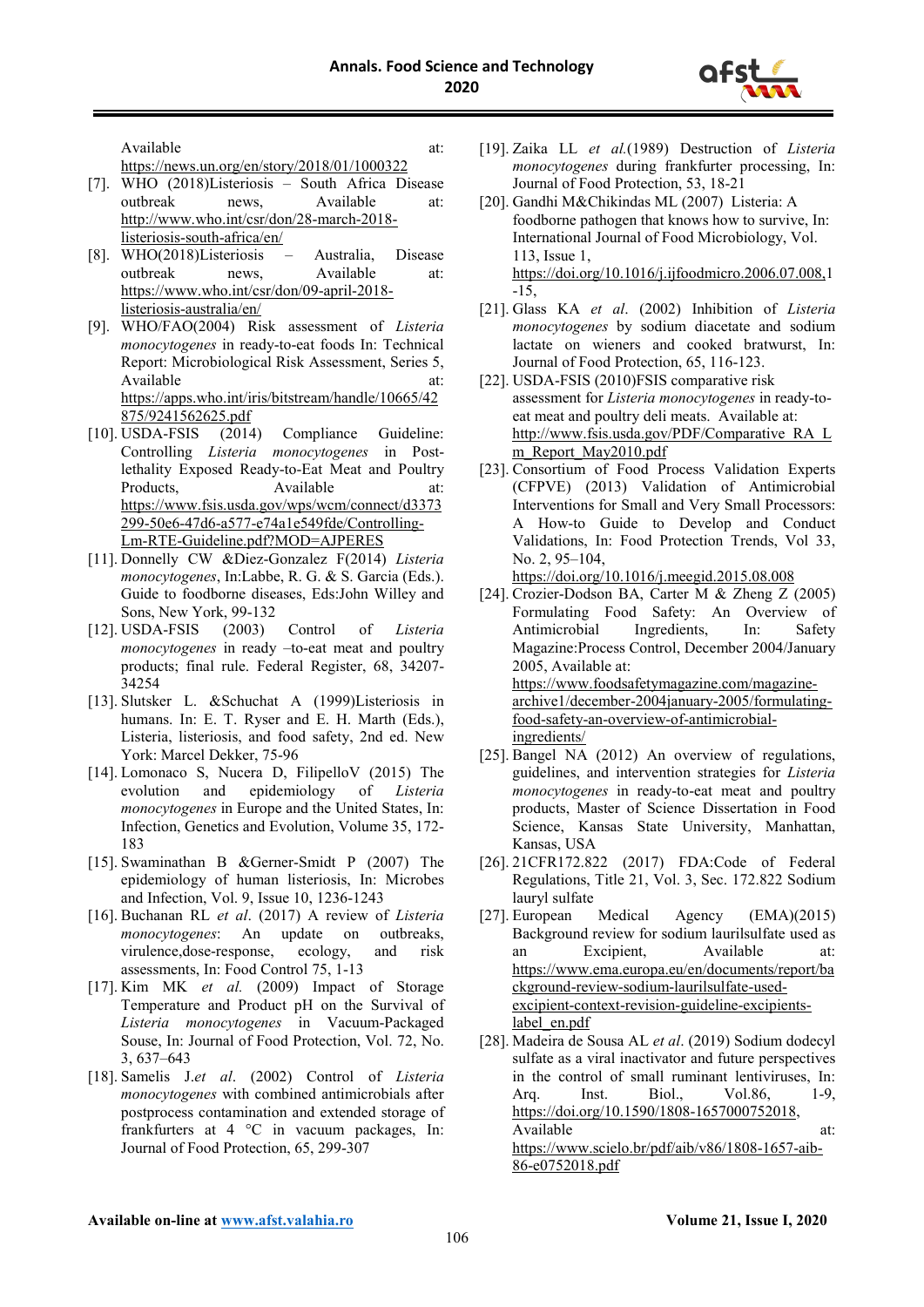

- [29]. Piret J, Désormeaux A, Bergeron MG (2002) Sodium lauryl sulfate, a microbicide effective against enveloped and nonenvelopedviruses, In: Current Drug Targets, Vol.3, No.1,17-30 <https://doi.org/10.2174/1389450023348037>
- [30]. Byelashov O *et al*. (2008) Control of *Listeria monocytogenes* on Vacuum-Packaged Frankfurters Sprayed with Lactic Acid Alone or in Combination with Sodium Lauryl Sulfate, In: Journal of Food Protection, Vol. 71, No. 4, 728–734
- [31]. Byelashov O (2005) Control of *Listeria monocytogenes* in vacuum packaged frankfurters by generally-recognized-as-safe (GRAS) antimicrobials and electron-beam irradiation (2005). Iowa State University Retrospective Theses and Dissertations, <https://lib.dr.iastate.edu/rtd/18922>
- [32]. Samelis J *et al.* (2002) Control of *Listeria monocytogenes* with combined antimicrobials after postprocess contamination and extended storage of frankfurters at 4 °C in vacuum packages, In: Journal of Food Protection, 65, 299-307.
- [33]. Grosulescu C, Juneja VK, Ravishankar S (2011) Effects and interactions of sodium lactate, sodium diacetate, and pediocin on the thermal inactivation of starved *Listeria monocytogenes* on bologna, In: Food Microbiology, Vol. 28, Issue 3, 440-446
- [34]. Choi SH & Chin, KB (2003) Evaluation of sodium lactate as a replacement for conventional chemical preservatives in comminuted sausages inoculated with *Listeria monocytogenes*, In: Meat Science, 65, 531-537
- [35]. Lu Z, Sebranek JG, Dickson JS, Mendonca AF & Bailey TB (2005) Inhibitory effect of organic acid salts for control of *Listeria monocytogenes* on frankfurters, In: Journal of Food Protection, 68, 499-506
- [36]. Sebranek JG *et al.* (2001) Meat Science and Processing, (3rd ed.), Peerage Press, Zenda, WI, USA
- [37]. Eklund T (1985)The effect of sorbic acid and esters of p-hydroxybenzoic acid on the proton motive force in *Escherichia coli* membrane vesicles, In: Journal of General Microbiology, 131, 73-76.
- [38]. Davidson PM (2001) Chemical preservatives and natural antimicrobial compounds, In: M. P. Doyle, L. R. Beuchat, & T. J. Montville (Eds.), Food Microbiology - Fundamentals and Frontiers, 2nd ed., Washington DC: American Society for Microbiology, 593–627
- [39]. Dickson JS & Anderson ME (1992). Microbiological decontamination of animal carcasses by washing and sanitizing systems: a review, In: Journal of Food Protection, 55, 13-140
- [40]. Shrestha S& Min Z (2006) Effect of lactic acid pretreatment on the quality of fresh pork packed in modified atmosphere, In: Journal of Food Engineering, 72, 254-260.
- [41]. Dychdala GR (1983) Surface-active agents: acid anionic compounds, In: S.S. Block (ed.), Disinfection, sterilization, and preservation, Lea &Febigereds, Philadelphia, PA, 330-334.
- [42]. Hill JC & Ivey FJ(1988) Control of *Salmonella* on poultry carcasses. U.S. patent 4,770,884.
- [43]. Restanio L *et al*. (1994). Antimicrobial efficacy of new organic acid anionic surfactant against various bacterial strains, In: Journal of Food Protection, 57, 496-501
- [44]. Tamblyn KC & Conner DE (1997) Bactericidal activity of organic acids in combination with transdermal compounds against *Salmonella Typhimurium* attached to broiler skin, In: Food Microbiology, 14, 477-484.
- [45]. Barmapalia IM*et al.* (2004) Control of *Listeria monocytogenes* on frankfurters with antimicrobials in the formulation and by dipping in organic acid solutions, In: Journal of Food Protection, 67, 2456- 2464.
- [46]. Bedie GK *et al*. (2001) Antimicrobials in formulations to control *Listeria monocytogenes*  postprocessing contamination on frankfurters stored at 4 °C in vacuum packages, In: Journal of Food Protection, 64, 1949-1955<br>Mbandi E&Shelef L
- [47]. Mbandi E&Shelef LA (2002) Enhanced antimicrobial effects of combination of lactate and diacetate on *Listeria monocytogenes* and *Salmonella* spp. in beef bolognaIn: International Journal of Food Microbiology, 76, 191-198.
- [48]. Porto ACSet al. (2002) Viability of a five-strain mixture of *Listeria monocytogenes* in vacuum sealed packages of frankfurters, commercially prepared with and without 2.0 or 3.0% added potassium lactate, during extended storage at 4 and 10 °C, In: Journal of Food Protection, 65, 308-315.
- [49]. Porto Fett AC*et al*.(2010)*Listeria monocytogenes*. In: Juneja, V.K., Sofos, J.N., editors. Pathogens and Toxins in Foods: Challenges and Interventions. Washington, DC: American Society for Microbiology Press, 6, 95-107.
- [50]. Thompson RL *et al.*(2008) Control of *Listeria monocytogenes*in Ready-to-Eat Meats Containing SodiumLevulinate, Sodium Lactate, or a Combinationof Sodium Lactate and Sodium Diacetate, In: Journal of Food Science, Vol. 73, No. 5, [https://doi.org/10.1111/j.1750-](https://doi.org/10.1111/j.1750-3841.2008.00786.x) [3841.2008.00786.x,](https://doi.org/10.1111/j.1750-3841.2008.00786.x)239-244
- [51]. Tompkin RB(2002) Control of *Listeria monocytogenes* in the food-processing environment, In: Journal of Food Protection, 65(4), [https://doi.org/10.4315/0362-028X-65.4.709,](https://doi.org/10.4315/0362-028X-65.4.709) 709- 25
- [52]. SamelisJ *et al.* (2005) Combinations of nisin with organic acids or salts to control *Listeria monocytogenes* on sliced pork bologna stored at 4°C in vacuum packages,In: LWT - Food Science and Technology,Vol. 38, Issue 1, 21-28